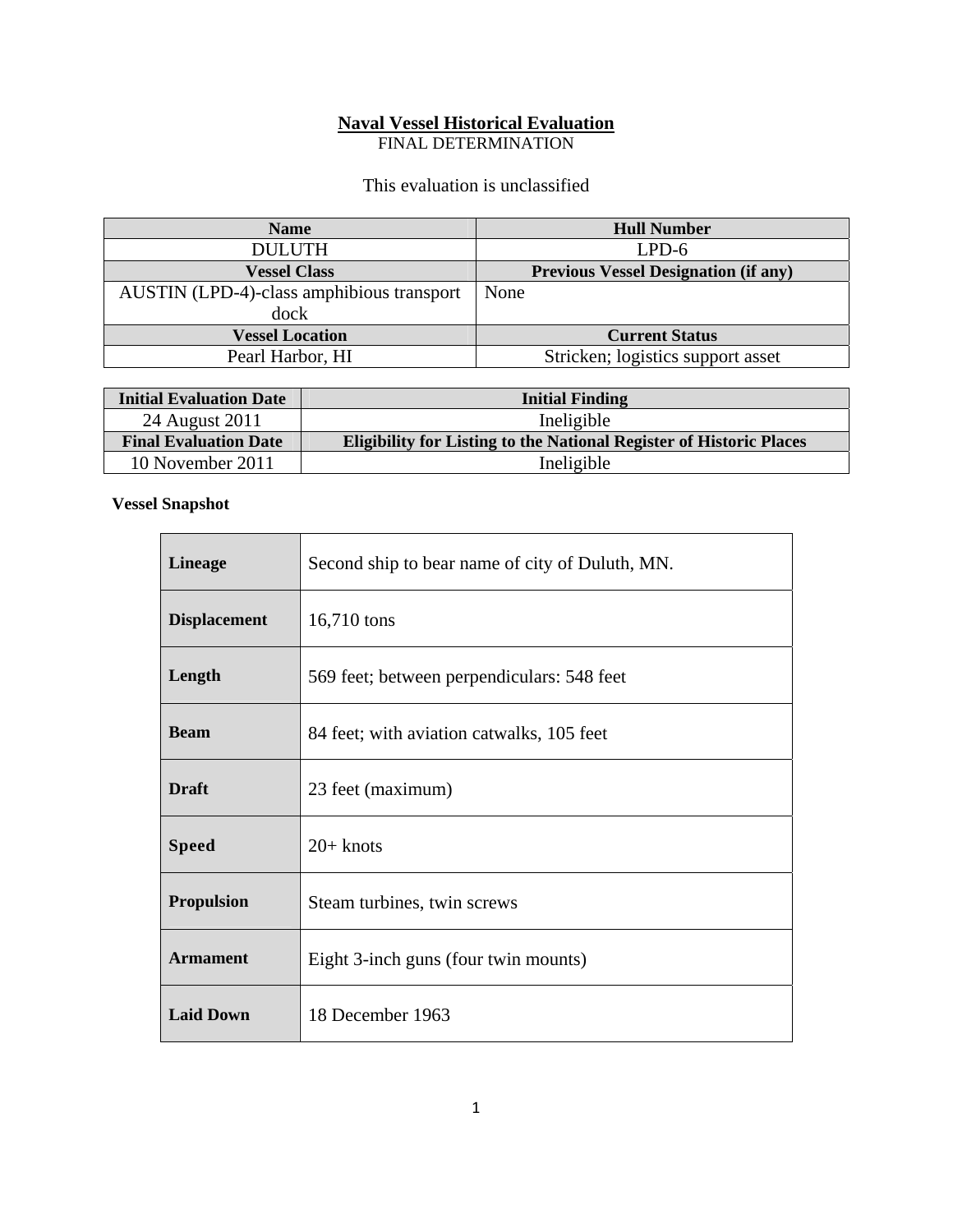| Launched                                          | 14 August 1965                                                                                                                                                                                                                               |
|---------------------------------------------------|----------------------------------------------------------------------------------------------------------------------------------------------------------------------------------------------------------------------------------------------|
| <b>Built By</b>                                   | New York (NY) Naval Shipyard; last ship to be built at this<br>location [Note: construction of ship not completed prior to<br>closure of New York Naval Shipyard; remainder of fitting out<br>completed at Philadelphia, PA, Naval Shipyard] |
| <b>Sponsor</b>                                    | Mrs. C. Bruce Solomonson, daughter of Vice President Hubert<br>H. Humphrey                                                                                                                                                                   |
| <b>Placed In</b><br>Commission,<br><b>Special</b> | 18 December 1965                                                                                                                                                                                                                             |
| <b>Delivered</b>                                  | 2 February 1966                                                                                                                                                                                                                              |
| <b>Commissioned</b>                               | 2 June 1966                                                                                                                                                                                                                                  |
| <b>Decommissioned</b>                             | 28 September 2005                                                                                                                                                                                                                            |
| <b>Stricken</b>                                   | 28 September 2005                                                                                                                                                                                                                            |

### **Vessel History**

| <b>Deployment</b> | DULUTH conducted at least 19 WestPac deployments, and deployed at least                                                                                                                                                                                                                                                                                                                                                                                                                                                                                                                                                                                                                                            |
|-------------------|--------------------------------------------------------------------------------------------------------------------------------------------------------------------------------------------------------------------------------------------------------------------------------------------------------------------------------------------------------------------------------------------------------------------------------------------------------------------------------------------------------------------------------------------------------------------------------------------------------------------------------------------------------------------------------------------------------------------|
| <b>Summary</b>    | six times to the Indian Ocean and four times to the Arabian Gulf.                                                                                                                                                                                                                                                                                                                                                                                                                                                                                                                                                                                                                                                  |
| <b>Awards</b>     | One Combat Action Ribbon, four Navy Unit Commendations (one of<br>which concerned the ship's being part of U.S. Fifth Fleet Strike Force in<br>Operation Iraqi Freedom), four Meritorious Unit Commendations, 11<br>Navy "E" Ribbons, one Navy Expeditionary Medal (as part of<br>COMUSNAVCENT/COMFIFTHFLT), five Armed Forces<br>Expeditionary Medals, seven Engagement ["Battle"] Stars on the<br>Vietnam Service Medal, Southwest Asia Service Medal, Global War on<br>Terrorism Expeditionary Medal, three Humanitarian Service Medals<br>(one for Operation Frequent Wind, another for operations in the wake of<br>Typhoon Mike, and the third for Operation Unified Assistance), Coast<br>Guard SOS Ribbon. |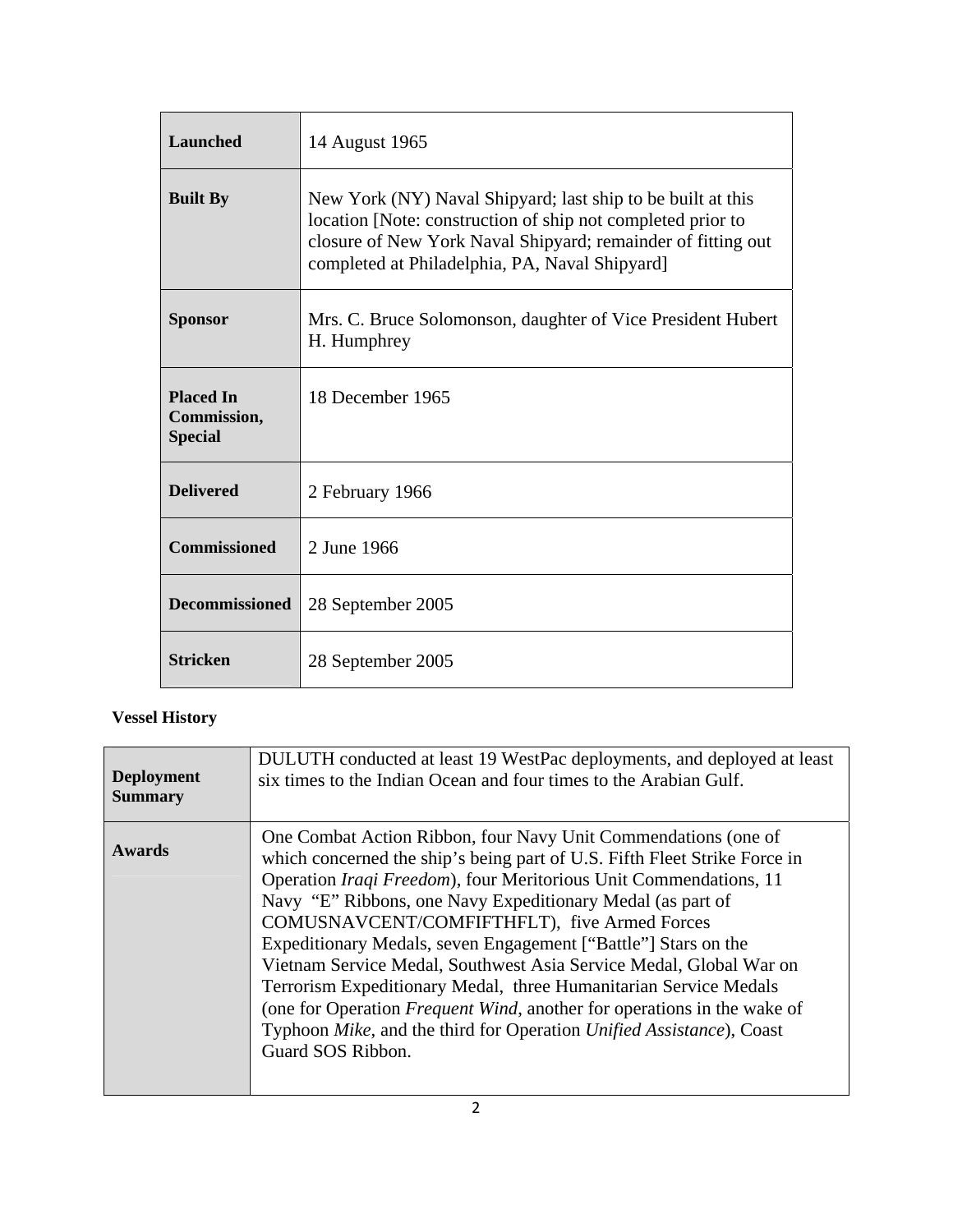| <b>Noteworthy</b><br><b>Events</b> | Participated in at least 16 amphibious assaults during the period 1967-1971 in<br>the Vietnam War and took part in the embarkation of refugees in the wake of<br>the fall of South Vietnam in 1975 in Operation Frequent Wind; and<br>participated in contingency operations that followed the al-Qaeda bombing<br>of the guided missile destroyer COLE (DDG-67) in 2000. |
|------------------------------------|---------------------------------------------------------------------------------------------------------------------------------------------------------------------------------------------------------------------------------------------------------------------------------------------------------------------------------------------------------------------------|
| DANFS* Entry                       | Posted 17 August 2005; requires updating.                                                                                                                                                                                                                                                                                                                                 |

### \**Dictionary of American Naval Fighting Ships*

## **Criteria Evaluation**<sup>1</sup>

| Was the ship awarded an individual        | N <sub>0</sub> |
|-------------------------------------------|----------------|
| <b>Presidential Unit Citation?</b>        |                |
| ii. Did an individual act of heroism take | No             |
| place on board the ship such that an      |                |
| individual was subsequently awarded       |                |
| the Medal of Honor or the Navy Cross?     |                |
| iii. Was a President of the United States | N <sub>o</sub> |
| assigned to the ship during his or her    |                |
| naval service?                            |                |
| iv. Was the ship the first to incorporate | No             |
| engineering, weapons systems, or other    |                |
| upgrades that represent a revolutionary   |                |

 1 Evaluation conducted using triggers established for naval vessels in *Program Comment for the Department of Navy for the Disposition of Historic Vessels*, issued by the Advisory Council for Historic Preservation on 15 March 2010.